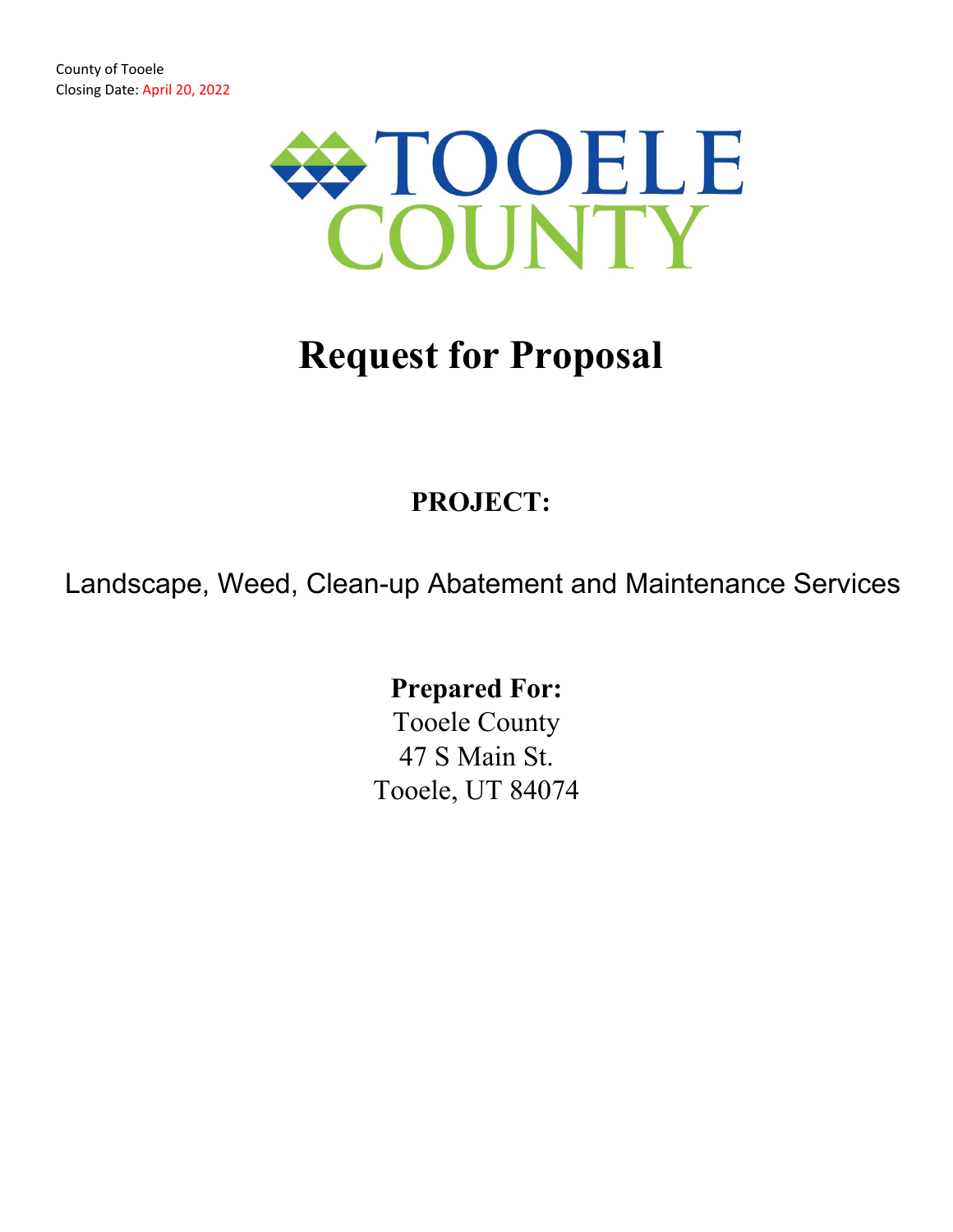| The County of Tooele is seeking competitive proposals for:<br>Landscape, Weed Abatement, Clean-up, and Maintenance Services<br>as detailed in Appendix A                                                                                                                                                                                                                                                                  |      |
|---------------------------------------------------------------------------------------------------------------------------------------------------------------------------------------------------------------------------------------------------------------------------------------------------------------------------------------------------------------------------------------------------------------------------|------|
| <b>**PRE-PROPOSAL MEETING**</b>                                                                                                                                                                                                                                                                                                                                                                                           |      |
| HELD ON: April 13, 2022 @ 9:00:AM<br>AT TOOELE COUNTY, COUNCIL CHAMBERS<br><b>47 SOUTH MAIN ST. SUITE 300</b><br><b>TOOELE, UT 84074</b>                                                                                                                                                                                                                                                                                  |      |
| This meeting is not mandatory. Only an authorized sales agent of an interested vendor should attend the meeting. An authorized<br>agent may be an owner, sales manager, maintenance manager, etc. An authorized agent should be able to develop and sign<br>proposals and deliver all important and relevant information discussed in the meeting back to the office.<br>PROPOSAL CLOSING DATE: April 20, 2022 @ 4:00 PM. |      |
| All questions must be in email form, questions will not be accepted after the deadline.<br>See Section 4.01 details.                                                                                                                                                                                                                                                                                                      |      |
| "Execution hereof is certification that the undersigned has read and understands the terms and conditions<br>hereof, and that the undersigned's principal is fully bound and committed."                                                                                                                                                                                                                                  |      |
| <b>Company Name:</b>                                                                                                                                                                                                                                                                                                                                                                                                      |      |
| <b>Street</b><br><b>Address:</b>                                                                                                                                                                                                                                                                                                                                                                                          |      |
| <b>Mailing Address:</b>                                                                                                                                                                                                                                                                                                                                                                                                   |      |
| City:<br>State:                                                                                                                                                                                                                                                                                                                                                                                                           | Zip: |
| <b>Remit to Address:</b>                                                                                                                                                                                                                                                                                                                                                                                                  |      |
| City<br>State:                                                                                                                                                                                                                                                                                                                                                                                                            | Zip: |
| Phone # (<br><u> 1980 - Andrea Andrew Maria (h. 1980).</u>                                                                                                                                                                                                                                                                                                                                                                |      |
| FAX# (                                                                                                                                                                                                                                                                                                                                                                                                                    |      |
| Title<br>Name<br><b>Email Address:</b>                                                                                                                                                                                                                                                                                                                                                                                    |      |
|                                                                                                                                                                                                                                                                                                                                                                                                                           |      |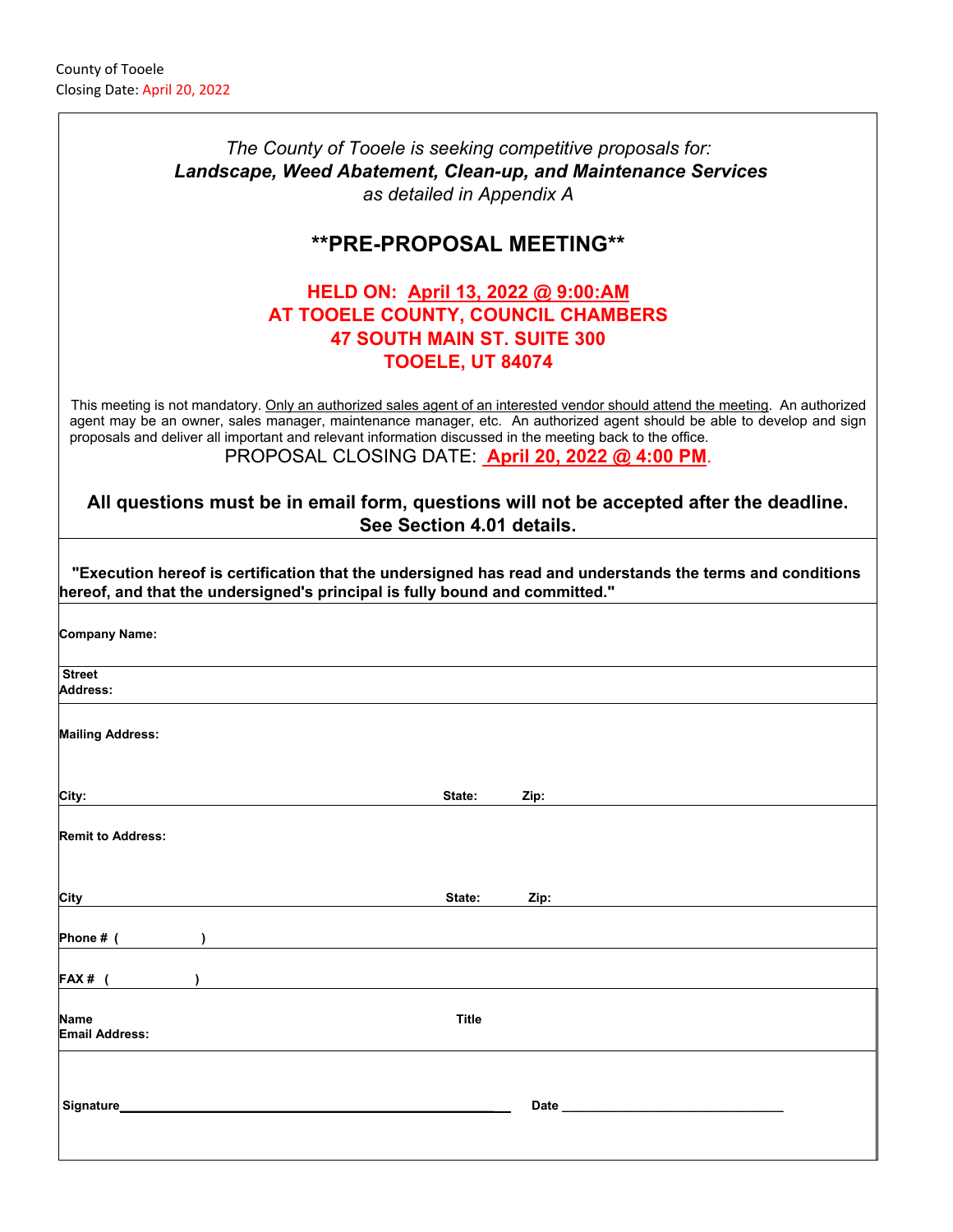#### **APPENDIX A**

#### **LANDSCAPE, WEED ABATEMENT, CLEAN-UP AND MAINTENANCE SERVICES County of Tooele**

#### **1.01 RFP Purpose/Background**

The purpose of this Request for Proposal (RFP) is to provide maintenance, emergency abatements, and property clean-up for parcels within the County (unincorporated) and within the rights-of-way fronting said properties. The maintenance for these projects is funded by a special assessment fund. Therefore, it is imperative that special attention is given to the maintenance of these projects and the plant material remains thriving and in excellent condition.

Elements to be maintained may include:

- Parkway and Median Landscaping
- Weed Abatement/ Fuel Modification Areas
- Trees
- Parks
- Trash, debris and material clean-up and proper disposal of items

#### **2.01 RFP Scope of Service for Landscape, Weed Abatement, Clean-up, and Maintenance Services**

Proposers are expected to meet and exceed the below listed Scope of Service in accordance with Industry accepted practices in its entirety. The contractor is responsible for verifying the scope of work at each project location prior to submitting a proposal.

#### **2.02 Prevailing Wage**

The contractor shall comply with all provisions of the Utah Labor Code, including but not limited to the payment of not less than the Prevailing Rate of Wages, the stipulation that eight (8) hours of labor constitute a legal day's work and that no worker shall be permitted to work in excess of eight (8) hours during any one calendar day except as permitted by law.

#### **2.03 Mandatory Minimum Requirements:**

The mandatory minimum requirements must be met, in order for a proposal to be considered responsive. All of the items described in this section are non-negotiable. If it is determined that a proposal does not meet these requirements, at any time during the solicitation process, the proposal will be deemed non-responsive and disqualified from further consideration

- Contractor and/or Sub-contractors (upon County approval) must possess the proper Contractor's license issued by the State of Utah for each craft or type of workman or mechanic needed to execute the contract.
- Insurance- Contractor shall provide and maintain a copy of each of the following certificates:
	- o A current and valid copy of the I.S.A. Arborist Certification;
	- o A copy of a Certificate of Current Liability Insurance (min \$1,000,000 per occurrence);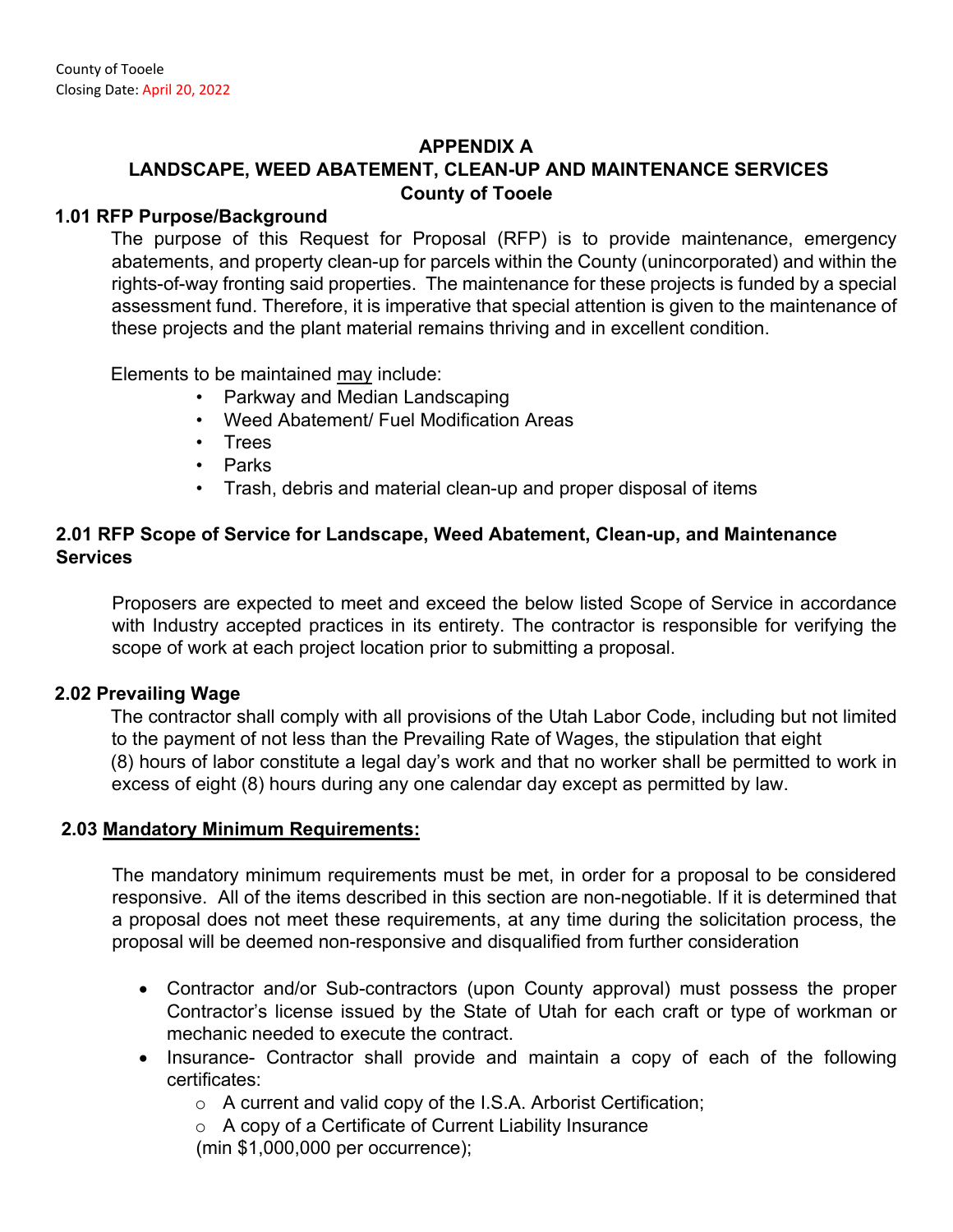- o Provide a copy of a Certificate of Current Automobile Liability Insurance (min \$1,000,000 per occurrence);
- o Provide a copy of a Certificate of Current Workers Comp. and Employers Liability Insurance (min \$1,000,000 per occurrence).
- o Contractor shall indemnify and hold harmless the County of Tooele.
- EMERGENCY SERVICES The Contractor shall provide a twenty-four (24) hour emergency contact name and number and make available emergency service on a 24 hour a day, seven day per week basis.

#### **2.04 General Requirements and Notes**

- A. Meet prevailing wage requirements as set forth in Section 2.02.
- B. Furnish all necessary legal transportation, permits, insurance and taxes, in their performance of the scope of services.
- C. Provide all labor, materials, tools, equipment, traffic control, fuel, and supervision necessary to abate weeds/brush, clean-up and maintenance as required within the geographical boundaries of unincorporated Tooele County. The general performance criteria are as follows:
	- 1. Ground cover areas shall be weeded below 6 inches, removed from public rights-of-way; Unmanicured brush shall be removed as per Tooele County Fire District's standard and all areas shall be controlled to provide a healthy appearance.
	- 2. Landscape shrubs and trees shall be maintained to promote healthy growth to include but not limited to trimming and thinning and removal of encroachment of public rights-of-way.
	- 3. Walkways and roadways shall be kept free of trash, landscape and debris caused by work performance.
	- 4. Trash and debris clean up. Could include items from tree debris to large metal items and garbage.
- E. Schedule work during normal working hours, Monday thru Friday, 8:00 A.M. to 5:00 P.M. Prior approval by the County is required for any and all work outside normal working hours, with the exception of emergency situations. Do not schedule or plan on performing landscape maintenance or clean-up services on Saturdays or Sundays.
- F. JOB SITE It shall be the proposer's responsibility to visit the job site to check any conditions that may affect their proposal. The proposer shall carefully examine the site and shall familiarize themselves with all existing conditions, factors and items within, the scope of the work.

Claims for allowances due to Contractor's error or negligence, in acquainting themselves with the site, shall not be recognized. By the Contractor's act of submitting a proposal, the contractor acknowledges that they have informed themselves of all conditions. By the act of signing the proposal, the proposer will be deemed to have made such an examination and to have accepted such conditions, and to have made allowance therefore in preparing their figure to provide a complete and operable system as shown and/or specified.

G. TRAFFIC CONTROL - Traffic Control is the sole responsibility of the Contractor. The contractor shall provide and pay for all barricades, lights, signs, and other traffic control devices necessary to comply with all applicable City, County, and State requirements for maintaining public safety. Placement of all warning devices shall be in accordance with the Work Area Traffic Control Handbook (WATCH). Additional traffic control may be required if existing traffic control is deemed insufficient.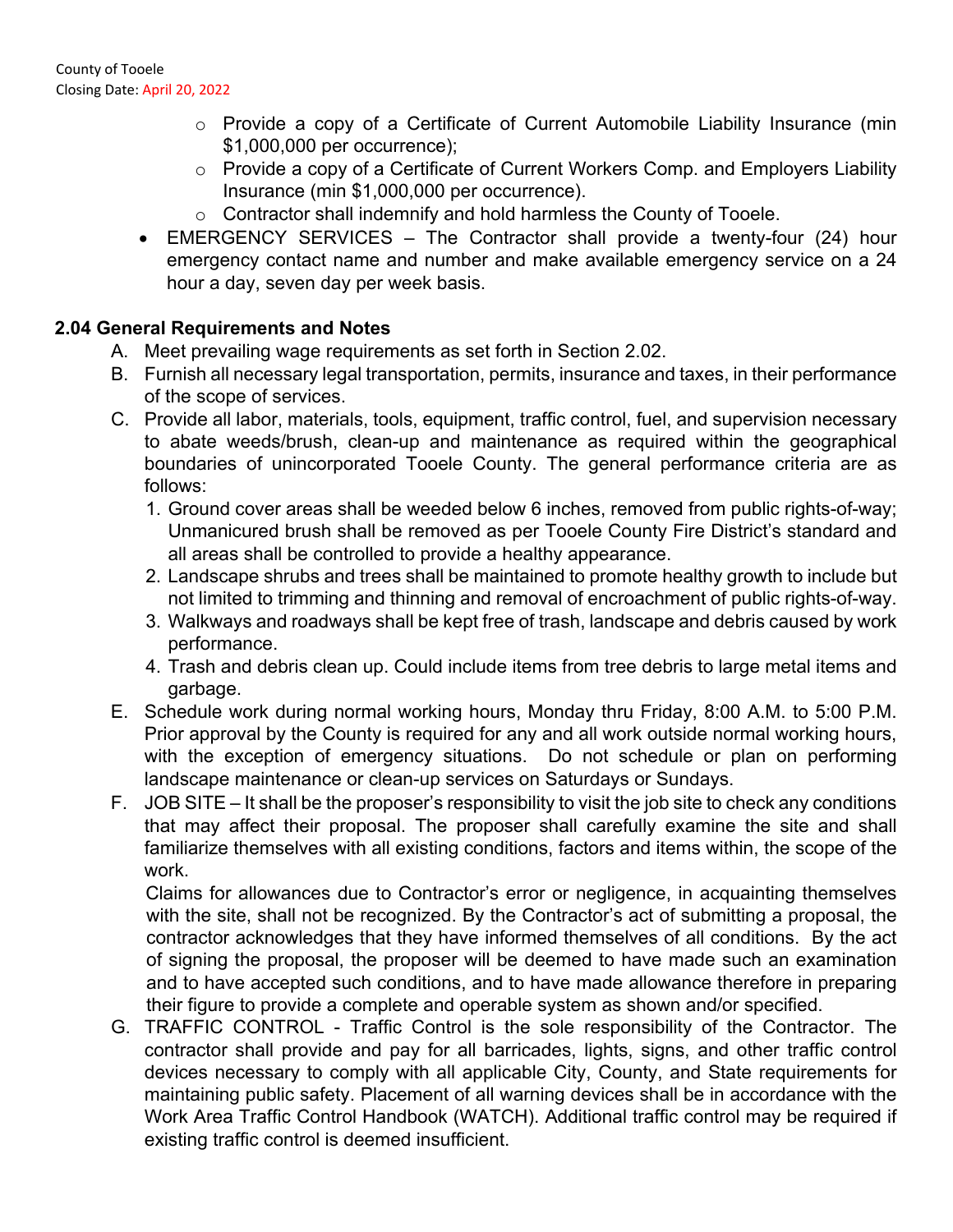- H. VEHICLE SAFETY The Contractor's vehicles shall be parked in such a manner as not to create confusion, a hazard, or block signage. The Contractor shall provide high intensity rotating, flashing, oscillating or strobe light on their vehicles. Vehicle hazard warning signals may be used to supplement the above required lighting, but not as a replacement. Vehicles shall be in good working order and appearance, safe, legally registered to the Company, and well maintained
- I. VEHICLE OCCUPANCY Contractor shall not exceed passenger vehicle occupancy safety ratings.
- J. LICENSING SHALL PROVIDE AND MAINTAIN A COPY OF EACH OF THE FOLLOWING LICENSES PRIOR TO SUBMITTAL OF PROPOSAL AND DURING THE PERFORMANCE OF WORK:
	- 1. The Contractor shall be licensed in accordance with the requirements of Tooele County business license code;
	- 2. The contractor shall have a current and valid Utah Landscape S330 Contractor's License;
	- 3. If applying any herbicide/pesticide, shall be licensed in accordance with Utah Department of Agriculture.
- M. STANDARDS All tree, shrub, and other woody plant work shall be completed in compliance with Approved American National Standard (ANSI) A300 Standards (all pertinent parts/sections).
- N. SPECIFICATIONS All Items noted with Scope of Service.

#### **2.05 Quality Assurance/Inspection**

- A. All performance (which includes services, workmanship, materials, supplies, and equipment furnished or utilized in the performance of this Scope of Service) shall be subject to inspection and test by the County or other regulatory agencies at all times. The Contractor shall provide adequate cooperation to any inspector or other County representative to permit him/her to determine the Contractor's conformity with the terms of this Scope of Service. If any services performed or products provided by Contractor are not in conformance with this Scope of Service, the County shall have the right to require the Contractor to perform the services or provide the products in conformance with the terms of this Scope of Service at no additional cost to the County. When the services to be performed or the products to be provided are of such nature that the difference cannot be corrected, the County shall have the right to: (1) require the Contractor immediately to take all necessary steps to ensure future performance in conformity with the terms of this Scope of Service; and/or (2) reduce the price to reflect the reduced value of the services performed or products provided. The County may also terminate the Contract as a result of default and charge to Contractor any costs incurred by the County because of the Contractor's failure to perform.
- B. Contractor shall establish adequate procedures for self-monitoring and quality control and assurance to ensure proper performance under this Scope of Service; and shall permit a County representative or other regulatory official to monitor, assess or evaluate Contractor's performance under this Scope of Service at any time with/without reasonable notice to Contractor.
- C. The Contractor shall use an adequate number of skilled workers who are thoroughly trained and experienced in the necessary crafts and who are completely familiar with the specified requirements and the methods needed for proper performance of all work contained in these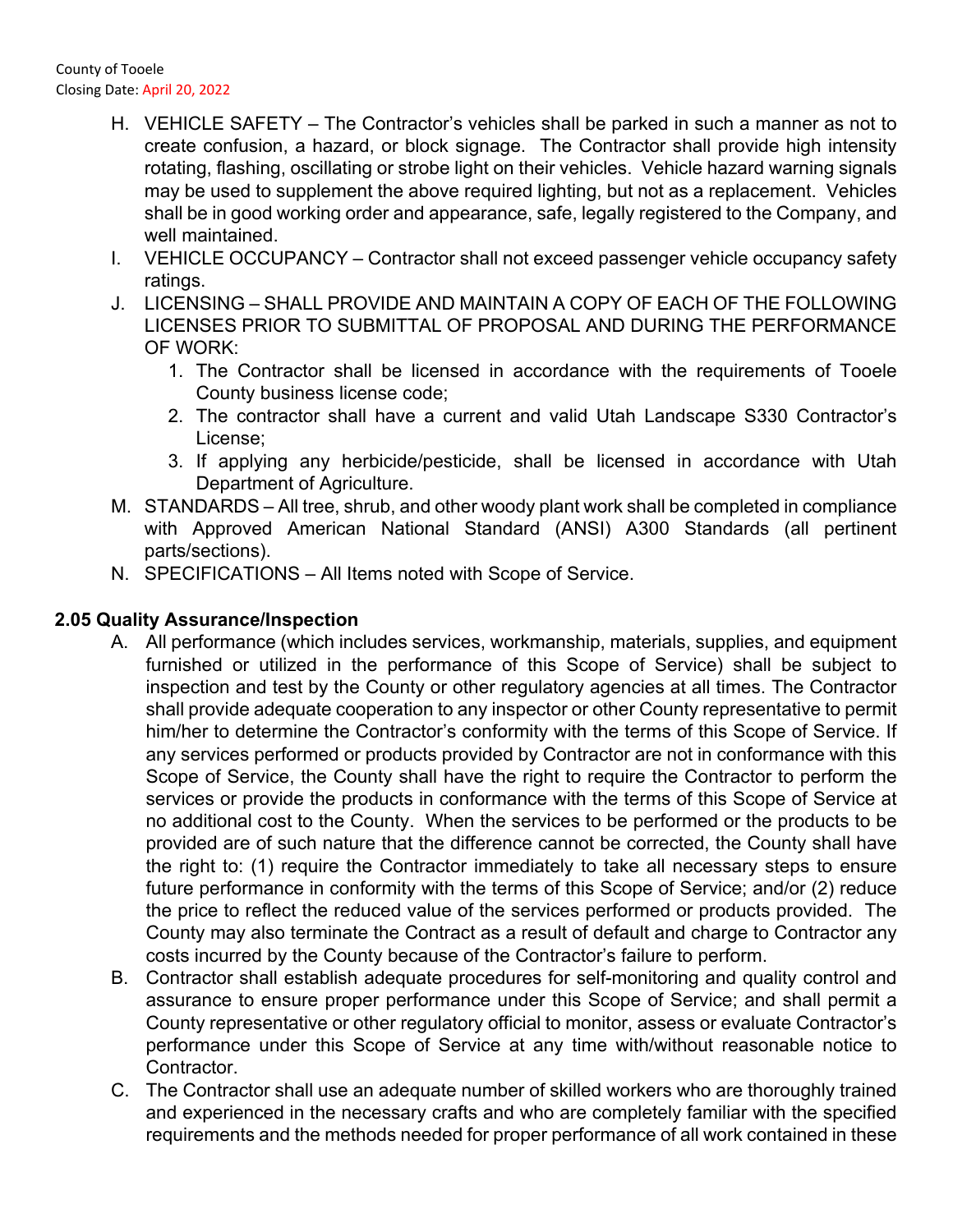specifications. Tooele County may request Contractor's personnel be removed from the site without explanation or reason. Such personnel shall be allowed to work the rest of the day but must be replaced by the next day or next service day, whichever is sooner.

- a) Contractor shall provide the County with the main contact and superintendent responsible for daily activities. Any changes in lead personnel shall be made in writing and approved by the County.
- b) Contractor shall maintain and provide to the county a list of crew personnel with their craft or work skill.
- c) Contractor shall maintain an accurate record showing name, employee number, classification, actual hours worked, and actual wages and benefits paid per diem to each employee. These records shall reflect all workers engaged in the performance of the work. Said records shall be available upon request of the County and shall be retained for a minimum of three years by the Contractor.

#### **2.06 Safety**

A. Contractor shall be solely responsible for the condition of the premises on which the work is performed and for safety of the premises on which the work is performed. This requirement shall not be limited to normal working hours but shall apply continuously.

B. Contractor shall conform to all governing safety regulations.

C. The Contractor shall conduct operations as to offer the least possible obstruction and inconvenience to the public to include disruption of the noise levels within the area. Contractor is not authorized to block a traffic lane unless all legal traffic control measures are in place, and the County has been notified of the intended closure 72 hours in advance.

D. Contractor shall not trespass, perform illegal activities, or walk on top of walls.

E. Contractor shall be in compliance with Approved American National Standard (ANSI) Z133.1- 2006 Standards while working/participating in horticulture work.

F. Contractor shall use ladders in a safe and responsible manner.

G. Contractor shall be responsible for the proper education of their employees on all equipment used by the employees. Contractor shall perform annual safety instruction.

- H. Whenever herbicides are used, Contractor shall apply when air currents are still to prevent herbicide drift onto adjacent property, and to prevent any toxic exposure to persons whether or not they are in or on the grounds. Damage to adjacent formal plant material deemed to be damaged by herbicide use will be replaced by the Contractor, at the Contractors' expense.
- I. County Staff reserves the right to enforce proper chemical applications in the use of pesticides, herbicides, pre- and post-emergents. Procedures known to be in violation will be reported and chemical application will be suspended or terminated. Activity determined to be detrimental may be reported to the Utah Agricultural Department for investigation.
- J. Contractor shall focus on spill prevention, spill control, and spill cleanup at all times while on County maintenance activities. Contractor shall practice safe storage practices of all chemicals and landscape products at all times while on maintenance activities. Contractor shall readily cleanup any spills associated with their maintenance activities including blowing excess fertilizer into a landscaped area only; preventing fuel spillage during refueling activities; seal leaking containers (glue & primer), etc.
- K. All incidents out of the norm including but not limited to crimes, thefts, vandalism, hazards, etc. shall be reported immediately to the County.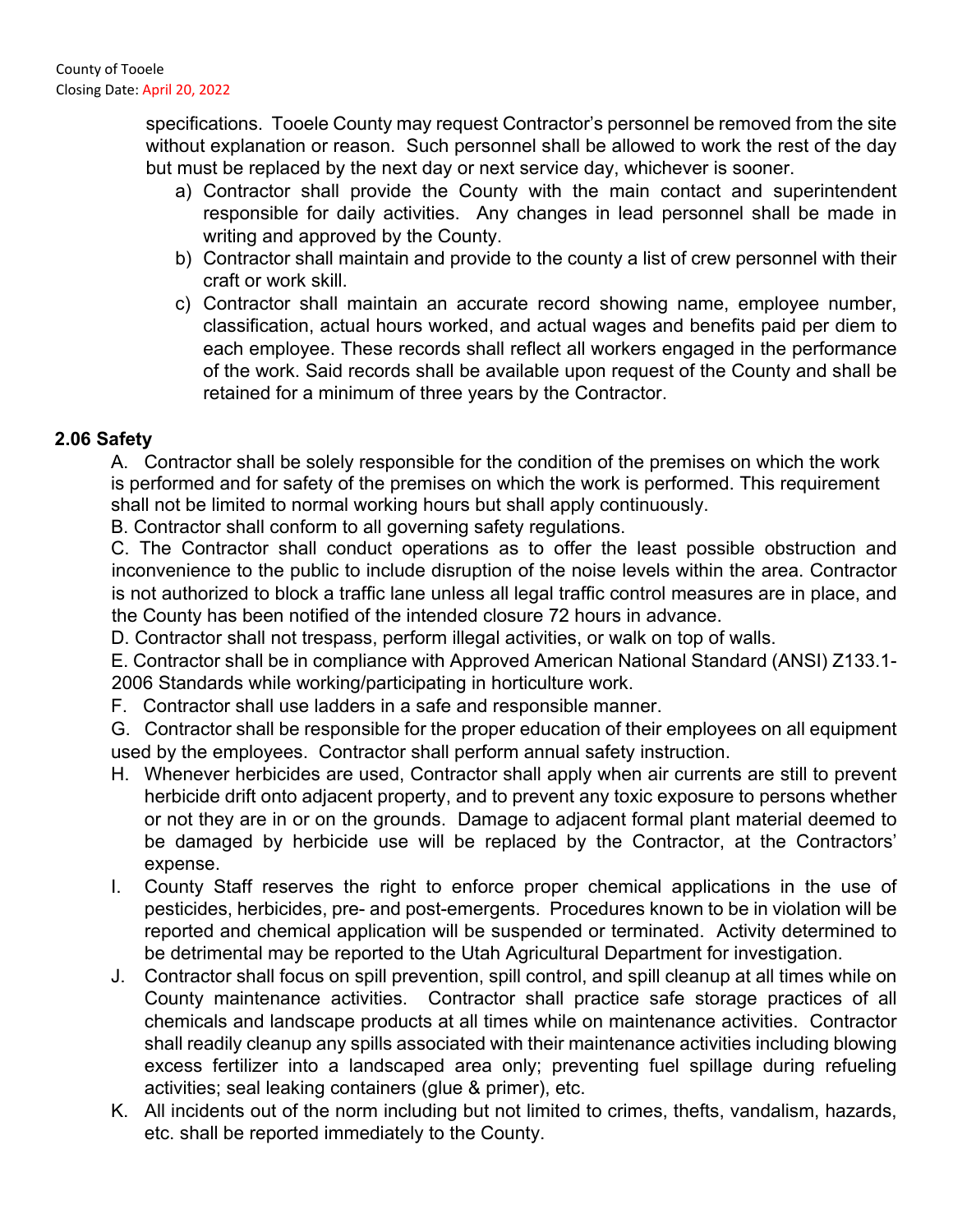#### **2.07 Parkway/Rights-of-way Maintenance**

- A. The Contractor shall maintain all parkways in a weed-free condition adjacent to property being abated.
- B. The Contractor shall maintain all parkways in a trash-free condition.
- C. The Contractor shall trim any dead material from all shrubs, bushes, and groundcover to maintain a pleasing appearance.
- D. The Contractor shall trim and edge all groundcover adjacent to all hardscape and around all trees (minimum 12" radius) and shrub trunks to maintain a pleasing appearance. The Contractor shall trim plant groundcover materials at a minimum of 6 inches.
- E. Remove fallen trees as needed to clear public right of way and property.
- F. The Contractor shall trim and edge around all fixed objects including fire hydrants, telephone poles, irrigation boxes, utility fixtures, and other noticeable items. The contractor shall trim plant material back a minimum of 12" (1 foot) from all utilities and utility boxes. **Any fines imposed from utility providers as a result of damage from work performed will be passed on to the maintaining contractor.**
- G. The Contractor shall trim and keep all shrubs and ground cover at reasonable height, species specific. Bushes and shrubs shall be maintained to prevent any line-of-sight conditions. Extreme pruning is not permitted on landscape shrubs or trees. Natural appearance and natural cut are preferred. Do not use power equipment for "balling" shrubs or unnecessarily "squaring off" plant material unless specifically approved for a formal hedge.
- H. All tree, shrub, and other woody plant work shall be completed in compliance with Approved American National Standard (ANSI) A300 Standards (all pertinent parts/sections).
- I. Weeds between the pavement and gutter, gutter and sidewalk, and sidewalk sections shall be removed.
- J. Drainage facilities integrated within the landscaped area shall be kept clear and all trash and debris shall be removed.

#### **2.08 Fuel Modification / Weed Abatement**

The Contractor shall maintain Fuel Modification and Weed Abatement Areas in accordance with the County of Tooele.

#### **2.09 Multi-Purpose Trail Maintenance**

- A. The Contractor shall maintain all multi-purpose trails in a weed free condition upon request.
- B. The Contractor shall maintain a safe and level grade on all trails. Trails shall be raked / fine graded as needed.
- C. The Contractor shall apply pre-emergent and/or post-emergent herbicide on the trail to prevent and/or remove weeds. Mechanical response may be required if weeds are deemed "out of control", at no additional cost to the County.

#### **2.10 Tree Care**

- A. Contractor shall remove damaged branches in compliance with Approved American National Standard (ANSI) A300 Standards (all pertinent parts/sections).
- B. Contractor shall remove branches blocking street signs as needed. Contractor shall notify County staff if a tree is causing a known line of sight issue or blocking signs.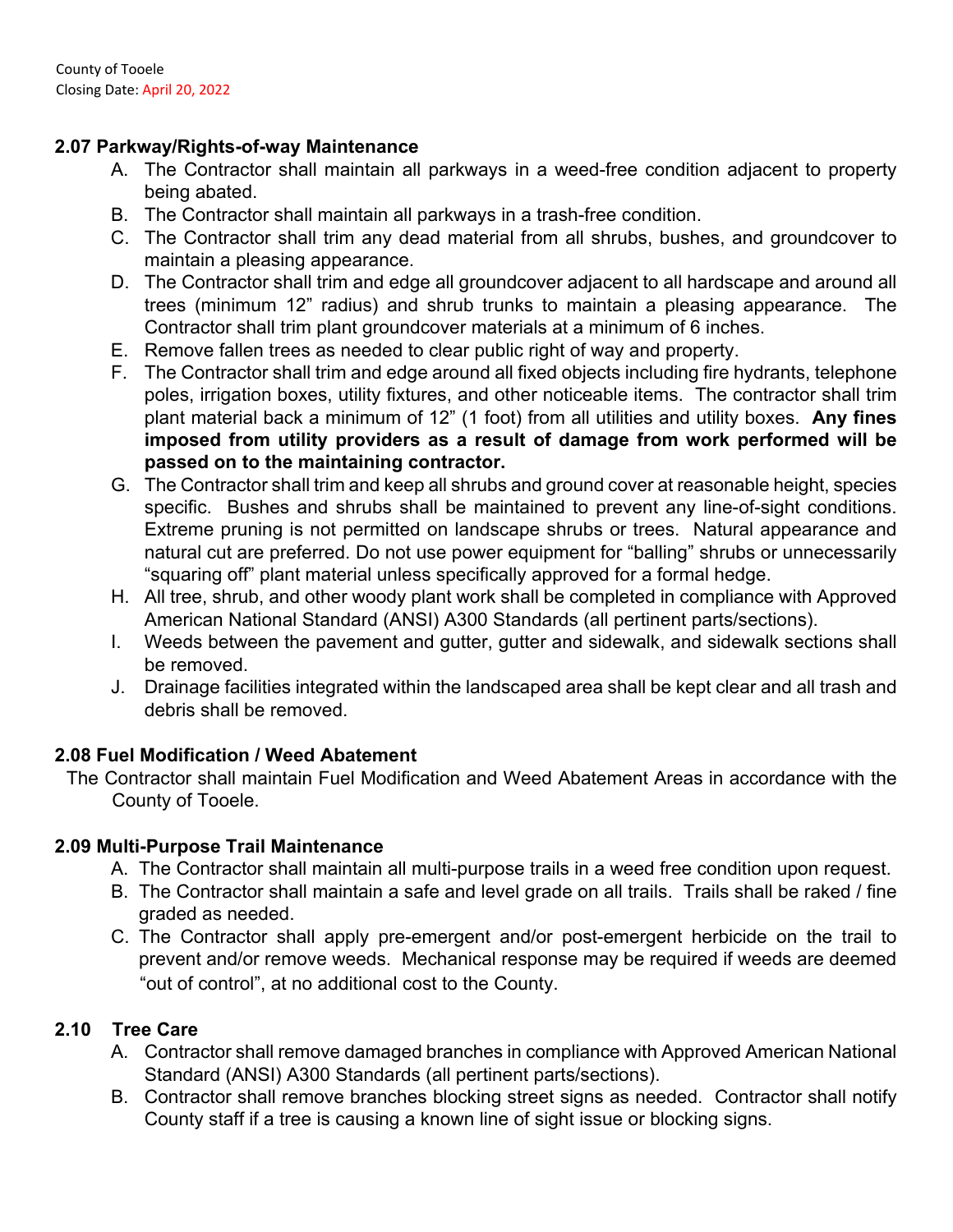- C. Tree trimming above 15 feet will not be the responsibility of the Landscape Maintenance Contractor. Tree trimming shall be restricted to line of sight, low hanging branches, or other necessity (crown cleaning, thinning, raising). Any tree trimming shall be in compliance with Approved American National Standard (ANSI) A300 Standards (all pertinent parts/sections).
- D. Tree trimming within public right of way to provide overall shape and/or provide horizontal and vertical clearances for pedestrians, vehicles and sign clearance and the removal of dead material. Trimming shall be as required or a full balanced trim and for safety, in accordance with ISA standards.

#### **2.11 General**

- A. Leaves, paper, weeds, clippings, and other debris shall be removed from landscaped areas and disposed of legally offsite by the Contractor. Contractor is not permitted to leave any clippings, trimmings, bags, or associated piles overnight.
- B. Contractor shall clean roadways and other areas dirtied by maintenance operations. Contractor shall not blow any major or minor materials into the roadways at any time.
- C. Contractor shall clean sidewalks, curbs, and gutters or swales of debris and weeds.
- D. The County will contact Contractor case by case for schedule of abatements. **Contractor shall start performance duties within 24 hours' notice.**
- E. Contractor shall not wash down hardscape, sidewalks, curbs, and gutters with water in any instance the runoff would enter a storm drain or any other waterway. Contractors shall not wash down any equipment with water on any project where runoff would enter a storm drain or any other waterway. Proper cleaning of sidewalks, curbs, gutters, streets, and hardscape include raking, blowing, sweeping, and vacuuming. Remember - **"ONLY RAIN IN THE STORM DRAIN".**
- F. Contractor shall furnish all labor and materials necessary to accomplish maintenance in accordance with foregoing specifications.
- G. If, during the effective period of this agreement, the Contractor violates any of the provisions of this contract or fails to properly provide the service required by this Contract, the County may, **on thirty (30) days written notice to the Contractor, initiate termination procedures of this agreement.**

#### **2.12 Extra Work and Warranty Period**

- A. All extra work must have written approval based on a contractor prepared estimate prior to the work being performed. The actual cost paid up to the prepared estimate shall include all supporting receipts, delivery tickets and agreed to mark-up for materials and subcontractors.
- B. Any products or services not otherwise specified in this specification shall be negotiated between the Contractor and the County at a price agreed upon by both parties.
- C. A one-year unconditional warranty shall be in effect for any extra work completed by the Contractor. The warranty shall cover all materials and workmanship.
- D. Extra work may be initiated with a verbal estimate and authorization when a condition exists wherein there is imminent danger of injury to the public or damage to the property. Within twenty-four (24) hours after verbal authorization, the written estimate with approval shall be prepared by the Contractor and provided to the County for approval.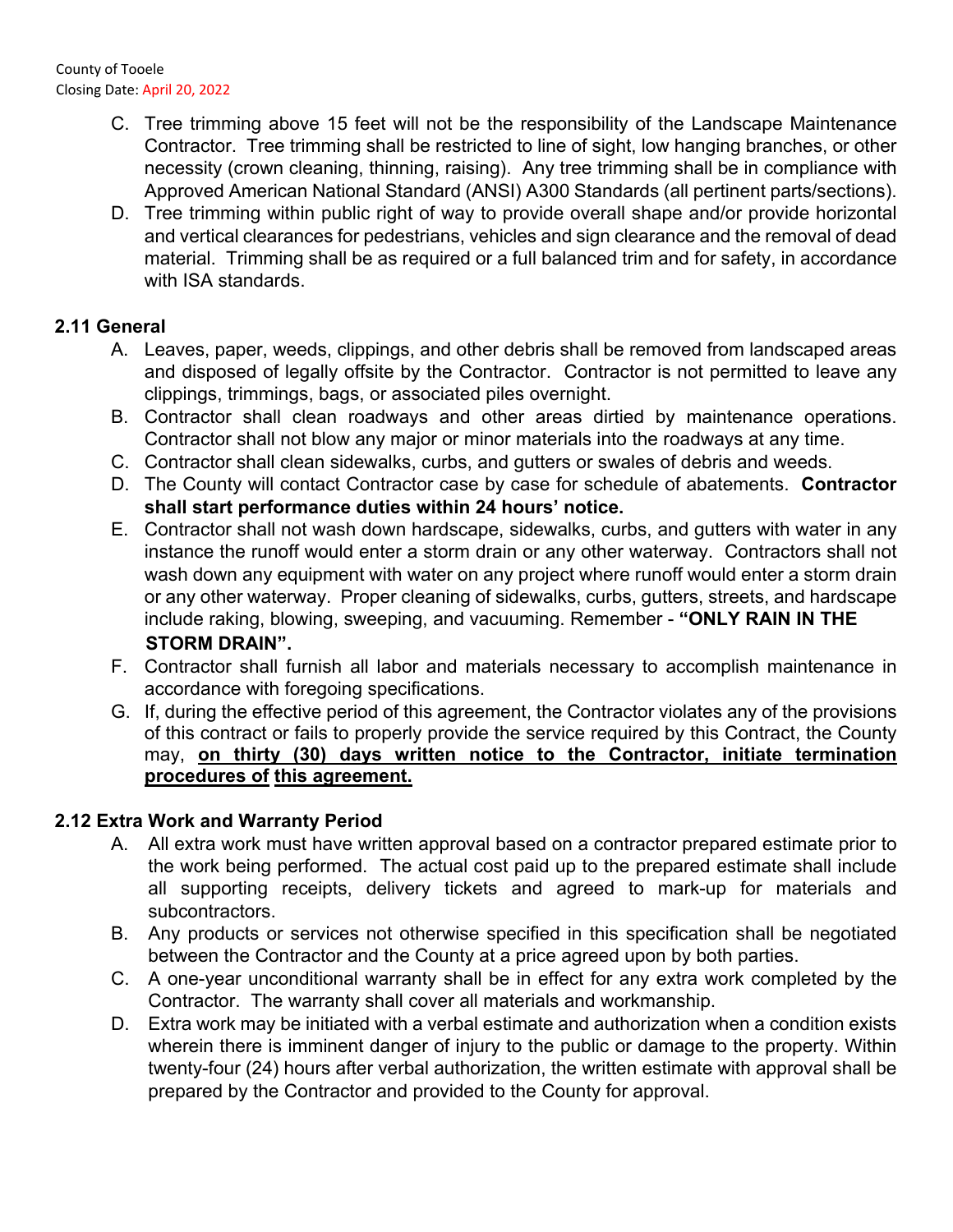#### **2.13 End of Contract - Plant Replacement**

A. Thirty (30) days prior to the termination of each maintenance contract, an inspection of any foliage will be conducted by the Contractor and the County. Any foliage deemed by the County to be in poor condition due to contractor's negligence or mishandling will be replaced at the Contractor's expense.

#### **2.14 Performance Evaluation**

- A. The performance of the maintenance work will be reviewed and monitored by the County on an ongoing basis.
- B. The County may review individual landscaped areas at any given time with or without the presence of the Contractor.
- C. During these reviews, the County may utilize a Landscape Maintenance Evaluation Checklist, photos or video to document the findings.
- D. Implementation of rating scale for designated landscape maintenance tasks and overall performance may be evaluated on a point system. A rating falling below 75% of all possible points will be deemed unsatisfactory. Certain elements may result in an automatic score of less than 75% including but not limited to any item in Section 2.02.
- E. **A 10-25% reduction of the payment amount may be assessed for each evaluation rating that is deemed unsatisfactory. The reduction will be withheld without interest payment until the service is satisfactory. Three (3) consecutive ratings may, at the discretion of the County, result in termination of the entire contract.**

#### **2.15 Project Location(s)**

The contract includes unincorporated areas of Tooele County.

#### **3.01 RFP Attachments**

**Attachments to this RFP are as follows:** 

- **1. Exhibit 1 Proposer Pre-Qualification (Requirement)**
- **2. Exhibit 2 Cost Proposal (Requirement)**
- **3. Exhibit 3 Proposer References**
- **4. Exhibit 4 Licensing and Certification Fact Sheet**

#### **4.01 RFP Timeline**

| <b>RFP Process:</b>                                                                                                                   | Dates:                                                               |
|---------------------------------------------------------------------------------------------------------------------------------------|----------------------------------------------------------------------|
| 1. RELEASE OF REQUEST FOR PROPOSAL (RFP)                                                                                              | March 31, 2022                                                       |
| 2. DEADLINE FOR SUBMISSION OF QUESTIONS<br>Email: alison.mccoy@tooeleco.org (Questions may be<br>submitted by E-mail or via U3P site) | Must be in the form of an E-mail<br>by 4:00 PM on:<br>April 14, 2022 |
| 3. PRE-PROPOSAL MEETING**                                                                                                             | April 13, 2022, at 09:00 am                                          |
| 4. DEADLINE FOR PROPOSAL SUBMITTAL                                                                                                    | April 20, 2022, at 4:00 PM                                           |
| 5. TENTATIVE DATE FOR AWARDING CONTRACT                                                                                               | May 3, 2022, at County Council<br>Meeting                            |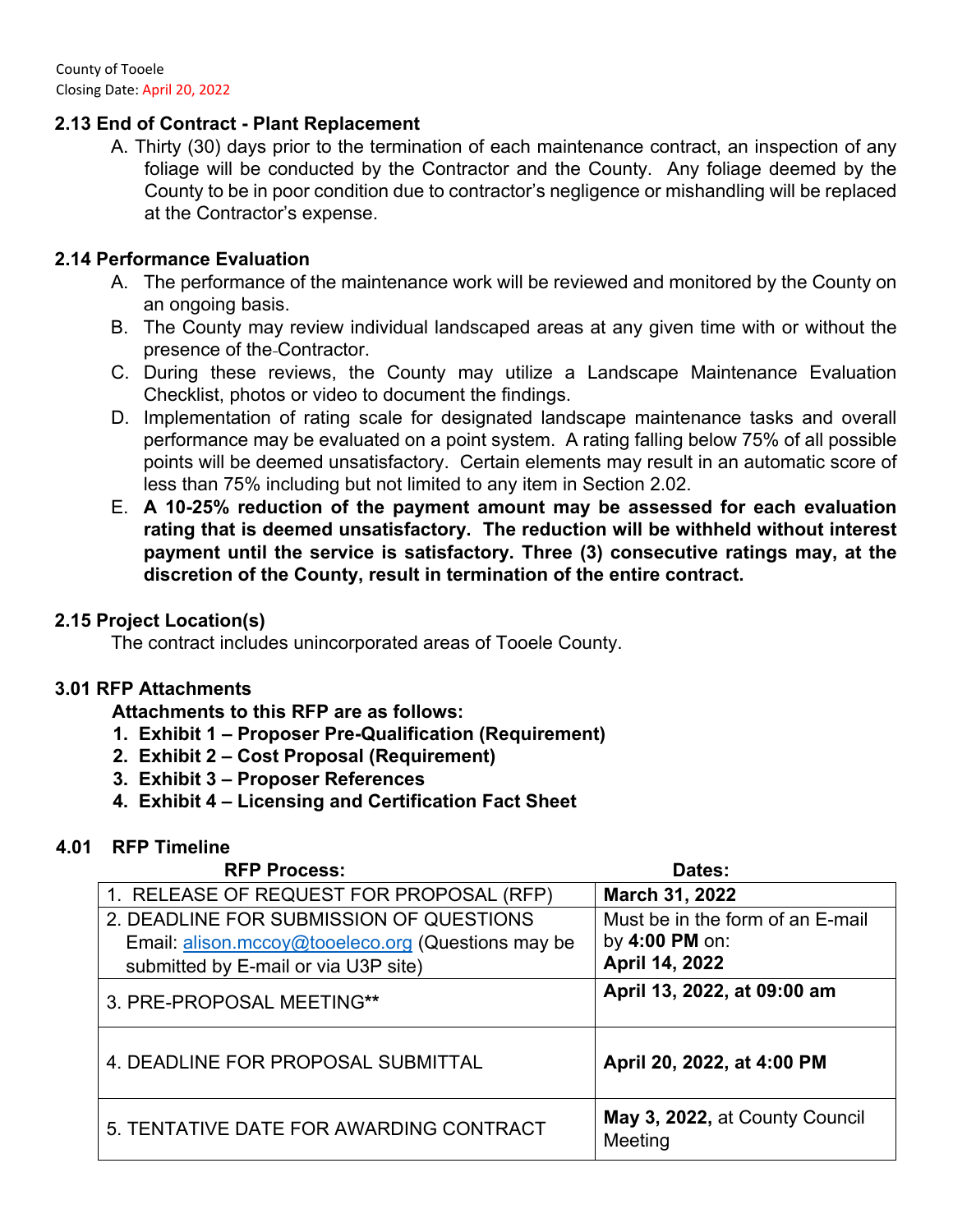6. COMMENCE MAINTENANCE SERVICES **May 9, 2022** (or Monday after council approval)

#### **\*Award and start dates may change due to council's meeting dates and agendas.**

#### **5.01 Period of Performance**

The Period of Performance shall be for three (3) years starting as soon as approvals have been officiated**,** with the option to renew for two (2) additional one-year increments, for a total of five (5) years, with no obligation by the County to purchase any specified amount of services.

#### **6.01 RFP Submittal**

This quotation must be signed by an authorized agent (RFP Cover page & Cost Proposal certification page) - clearly marked "**RFP for Landscape and Maintenance Services**."

#### **ALL PROPOSALS MUST BE SUBMITTED TO:**

RFP Contact: Alison McCoy 47 S Main St. Tooele, UT 84074 alison.mccoy@tooeleco.org

#### **ALL PROPOSALS MUST BE SUBMITTED ON OR BEFORE 4:00 P.M. ON April 20, 2022**

- A. All work papers prepared in connection with the contractual services will remain the property of the successful proposer.
- B. If all proposals are rejected, the County may re-advertise and set a revised proposal acceptance deadline.

#### **7.01 RFP Required Format for Proposal Submittal**

Proposals must contain the following sections:

- **A.** Proposer's cover page and Proposal Cover Page (Page 1 of this RFP)
- **B.** Table of Contents
- **C.** Company Profile
- **D.** Description of Services
- **E.** Credentials/Resumes
- **F.** Proposer Pre-Qualification and References Exhibit 1 & 3
- **G.** Evidence of Insurability/Insurance/Applicable Licenses Item 2.03
- **H.** Clarification, Exceptions or Deviations
- **I.** Financial Statement
- **J.** Cost Proposal and Certifications Exhibit 2

#### **A. Proposal Cover Page**

This section must have a letter of introduction accompanied by the "RFP Cover Page" that must be signed by an authorized representative.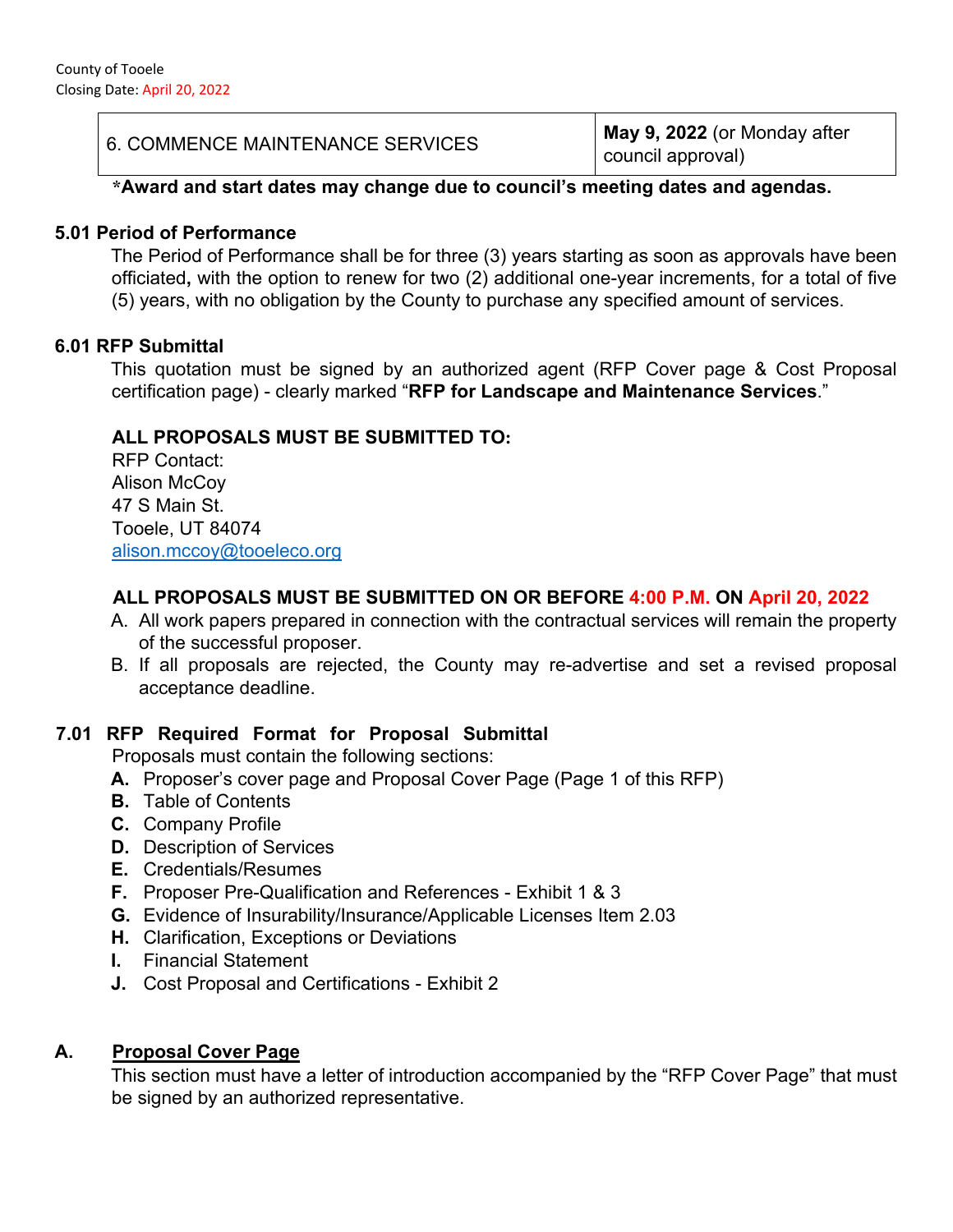County of Tooele Closing Date: April 20, 2022

#### **B. Table of Contents**

This section must contain a comprehensive table of contents of material identified by sequential page numbers and by section reference numbers.

#### **C. Company Profile**

This section of the proposal is designed to establish the proposer as an entity with the ability and experience to operate the program as specified in the RFP. The following information must be provided:

- **1.** Company hierarchy
	- President, Vice President, Company Officers, etc.
- **2.** Company overview of services or activities performed.
- **3.** History of firm--Include a brief history of the firm
- **4.** Company size--Staff and client base
- **5.** Location of the office from which the work under this contract will be provided, the staff allocation at that office, and related experience in the area.

#### **D. Description of Services**

All Requests for Proposal (RFP) must include a detailed description not to exceed three (3) pages of the services to be rendered, including but not limited to the following:

- 1. A written general understanding to the requirements in the scope of services as detailed in the RFP.
- 2. Describe recent similar projects. These experiences must show the qualifications of the proposer's team capabilities to complete the County's project(s). Provide a summary of the scope of services performed for these other projects.
- 3. Provide a work plan or description of how the work will be performed.
- 4. Time of work--Detail time frame and phases of the work. Include activities that are performed weekly, monthly, and annually.
- 5. Provide a listing of equipment and related resources that will be available in delivering the maintenance services being requested. At a minimum, include type, age, condition, and numbers of each item.
- 6. Describe how the interaction between your company and the County will take place to ensure that the services are performed and to the County's satisfaction, including resolving problems that may be encountered during the project.
- 7. Indicate whether or not your firm will be subcontracting portion(s) of the work. If so, indicate the name of each subcontractor and the portion of the work, which will be subcontracted.
- 8. Describe your company's policy regarding this project to ensure proper compliance and quality assurance.
- 9. Give precise detail on your project reporting mechanisms.
- 10. Describe your company's technical capabilities for this service.
- 11. Provide a sample invoice. The invoice will need to include a cost summary on a unique location with supporting detail attachments.

#### **E. Cost Proposal**

The points assigned to each offerors cost proposal will be based on the lowest proposal price. The offeror with the lowest Proposed Price will receive 100% of the price points. All other offerors will receive a portion of the total cost points based on what percentage higher their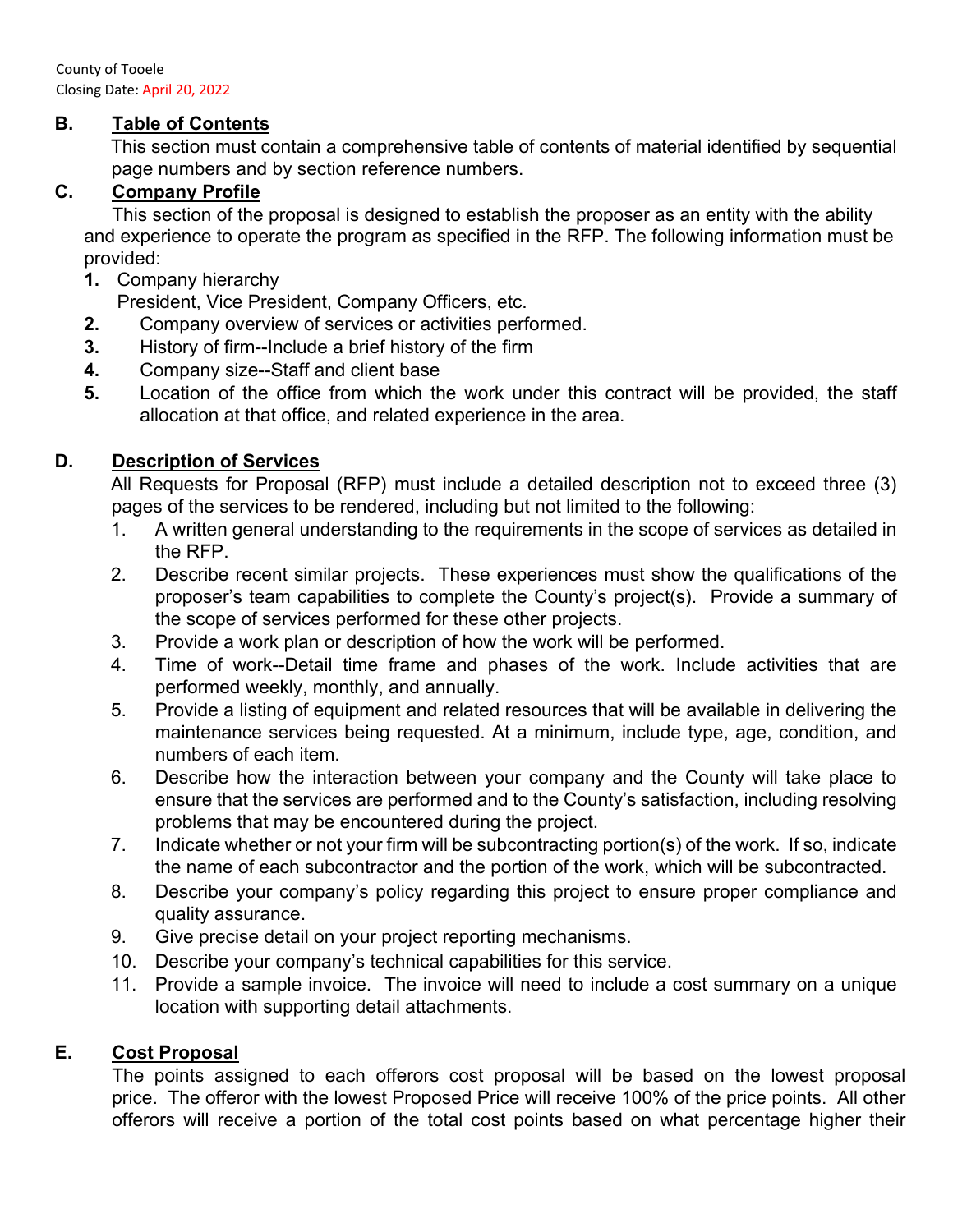Proposed Price is than the Lowest Proposed Price. The formula to compute the points is: Cost Points x (Lowest Proposed Price/Proposed Price).

#### **F. Credentials/Resumes**

This section shall state the person(s) responsible for administering or providing the services. Identify the project manager and include his/her position, responsibilities, qualification/experience, and a copy of his/her certification if applicable. Minimum length is one (1) page, maximum three (3) pages.

Proposer shall specifically provide the following information on all employees to be providing service:

- **O** Description of education;
- **O** General experience;
- Experience or education related to the RFP project;
- **O** Letters of reference if available;
- Any other information, which will assist in evaluating qualifications.

#### **G. References**

All Proposer(s) must include present and past performance information with a minimum of three (3) references. Each reference shall include dates of work performed, current contact person, company, address, email and telephone number for each reference identified. Please verify that all reference information is correct. References shall be formulated so that they clearly correlate performance with the requirements of this RFP.

#### **H. Evidence of Insurability/Insurance/Applicable Licenses**

All proposer(s) shall submit evidence of all required insurance. The proposer shall certify to the possession of any and all current required licenses or certifications. Do not purchase additional insurance until this proposal has been awarded. Copies of all items noted under Scope of Service item 2.03 Requirements.

#### **I. Clarification, Exceptions or Deviations**

All proposer(s) shall describe any exception or deviation from the requirements of the RFP. Each clarification, exception or deviation must be clearly identified during the question and answer period. If your firm has no clarification, exception or deviation, a statement to that effect shall be included in this section.

#### **7.02 RFP General Requirements**

Procedures for Submitting Proposals:

- A. All proposals must be submitted in accordance with the standards and specifications contained within this Request for Proposal (RFP).
- B. The County reserves the right to waive, at its discretion, any irregularity, which the County deems reasonably correctable or otherwise not warranting rejection of the quotation.
- C. The County shall not pay any costs incurred or associated in the preparation of this or any quotation or for participation in the procurement process.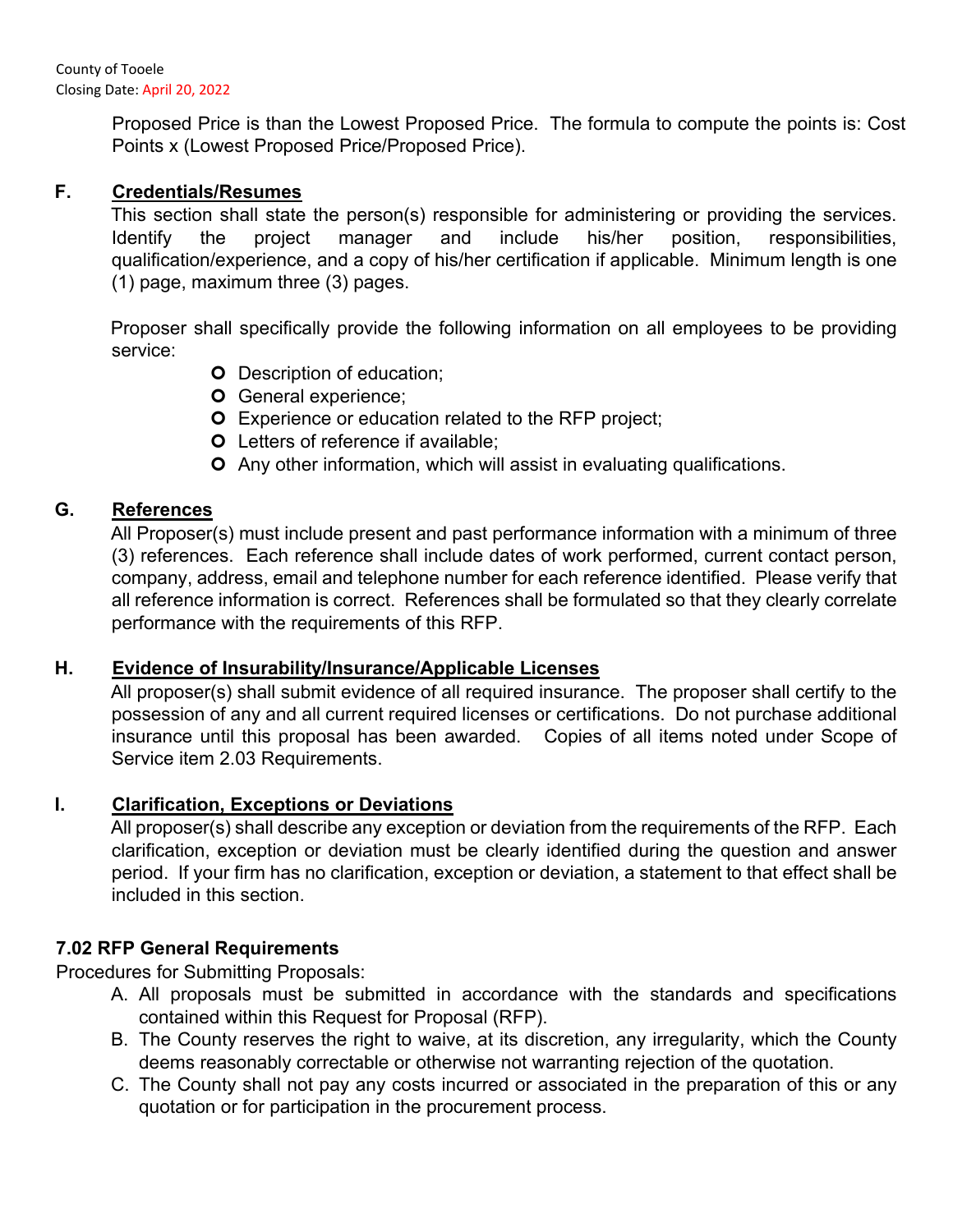County of Tooele Closing Date: April 20, 2022

- D. Proposals must be specific unto themselves. For example, "*See Enclosed Manual"* will not be considered an acceptable quotation. Receipt of all addenda, if any, must be acknowledged in the proposal.
- E. Late proposals will not be accepted. Postmarks will not be accepted in lieu of this requirement.

#### **8.01 Technical Evaluation Criteria (Specifications)**

PROPOSAL REVIEWAL:

Proposals will be evaluated based on relevant factors, including but not limited to the following:

| <b>Technical Criteria:</b>                      | <b>Points</b> | % of Tech       |
|-------------------------------------------------|---------------|-----------------|
|                                                 |               | <b>Criteria</b> |
| Criteria 1: Contractor's experience.            | 200           | 26.7%           |
| Criteria 2: Professionalism and quality of work | 200           | 26.7%           |
| Criteria 3: Response time                       | 150           | 20.0%           |
| Criteria 4: Operates within Tooele County       | 200           | 26.7%           |
| <b>Total Technical possible points:</b>         | 750           | 100%            |
|                                                 |               |                 |
| <b>Cost Points possible</b>                     | 300           | 100%            |

The County may then enter contract negotiations with the proposer who, in the sole discretion of the selection committee, is determined to have submitted the proposal with the highest score and the most responsive and responsible proposal that meets all the RFP's requirements.

#### **9.01 Evaluation Process**

Proposals will be reviewed by a selection committee consisting of at least three persons. All contacts during the review selection phase will be only through the County's RFP contact. Attempts by the Proposer to contact any other County representative may result in disqualification of the Proposer.

#### **10.01 Cancellation of Procurement Process**

The County may cancel the procurement process at any time. All proposals become the property of the County. All information submitted in the proposal becomes "public record" as defined by the State of Utah upon completion of the procurement process. If any proprietary information is contained in or attached to the proposal, it must be clearly identified by the PROPOSER, otherwise the PROPOSER agrees that any and all documents provided may be released to the public after the award.

The County reserves the right to withdraw the Request for Proposal (RFP), to reject a specific proposal for noncompliance within the RFP provisions, or not award a contract at any time because of unforeseen circumstances.

#### **11.01 Interpretation of RFP**

The Contractor must make careful examination and understand all the requirements, specifications, and conditions stated in the RFP. If any Contractor planning to submit a proposal finds discrepancies in or omissions from the RFP, or is in doubt as to the meaning, a written request for interpretation or correction must be given to the County during the question and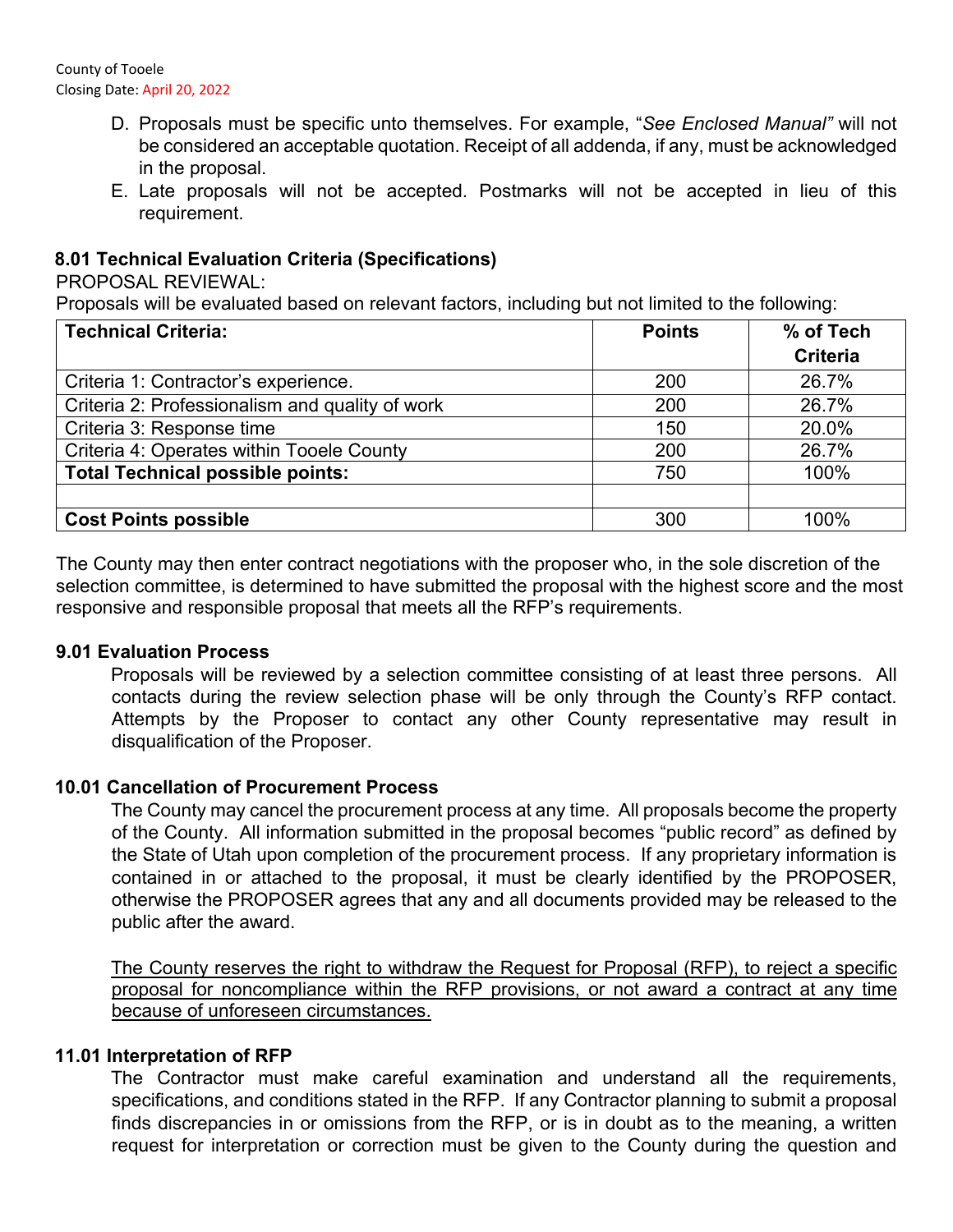answer period. Any changes to the RFP will be made only by written addendum. The County is not responsible for any other explanations or interpretations. If any provision in this agreement is held by a court of competent jurisdiction to be invalid, void, or unenforceable, the remaining provisions will nevertheless continue in full force without being impaired or invalidated in any way. All notices regarding this procurement may be posted on the County website.

#### **12.01 Compensation**

The County shall pay the AWARDED PROPOSER for services performed, to the satisfaction of the County. Expenses incurred and compensation shall be paid in accordance with an invoice submitted to County by AWARDED PROPOSER. The County shall pay the acceptable invoice within thirty (30) working days from the date of receipt of the invoice, or the goods/services are received, whichever is later.

No price increases will be permitted during the first year of this Agreement. All price decreases (for example, if CONTRACTOR offers lower prices to another governmental entity) will automatically be extended to the County. The County requires written proof satisfactory to County of cost increases prior to any approved price adjustment. After the first year of the award, a minimum of 45-days advance notice in writing is required to be considered and approved by County. No retroactive price increases will be considered. Any price increases must be stated in a written amendment to this Agreement. The net dollar amount of profit will remain firm during the period of the Agreement. Annual increases must be approved (if needed) for budget funding by the County Manager or County Council.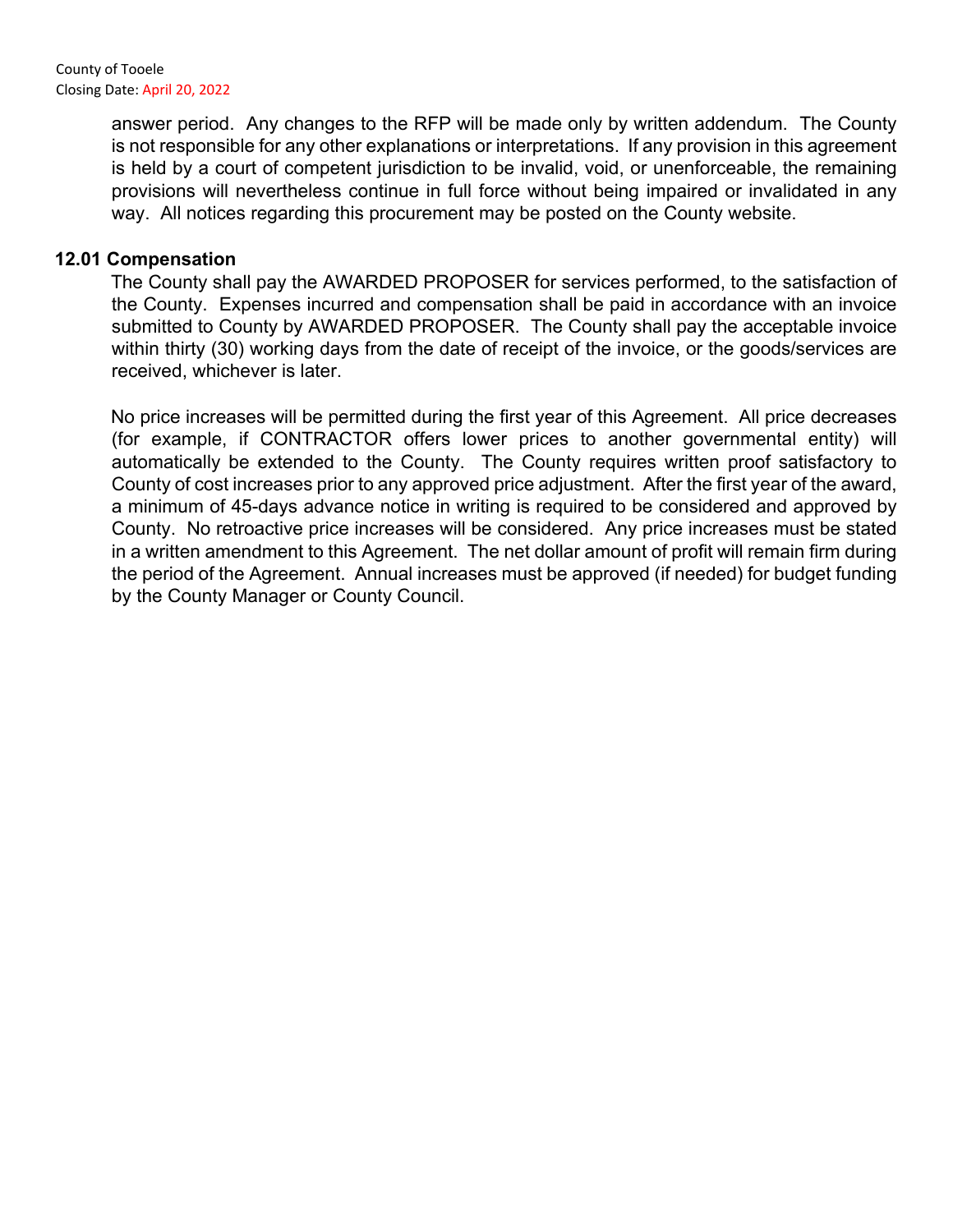#### **EXHIBIT 1 - PROPOSER PRE-QUALIFICATION FORM Landscape and Maintenance Services**

| <b>Company Name</b>                                                                                                                                                   |  |
|-----------------------------------------------------------------------------------------------------------------------------------------------------------------------|--|
| Address                                                                                                                                                               |  |
| Telephone number                                                                                                                                                      |  |
| Fax number                                                                                                                                                            |  |
| <b>Contact Person</b>                                                                                                                                                 |  |
| <b>Cell Phone Number</b>                                                                                                                                              |  |
| <b>Email Address</b>                                                                                                                                                  |  |
| <b>State of Utah</b><br><b>Current and Valid Pest</b><br><b>Control Business License*</b><br>Number and Current and<br><b>Valid Qualified Applicators</b><br>License* |  |
| <b>State</b><br>Utah<br>Contractors<br>License* Type & Number                                                                                                         |  |
| I.S.A. Certification*                                                                                                                                                 |  |
| I.A. Certified Landscape<br>Qualification*                                                                                                                            |  |
| Maintenance Supervisor                                                                                                                                                |  |
| Education/Qualifications of<br>Maintenance Supervisor                                                                                                                 |  |
| <b>Certified Landscape</b><br>Technician Number*                                                                                                                      |  |

\* **Copies of Certificates and Licenses to be included in Proposal**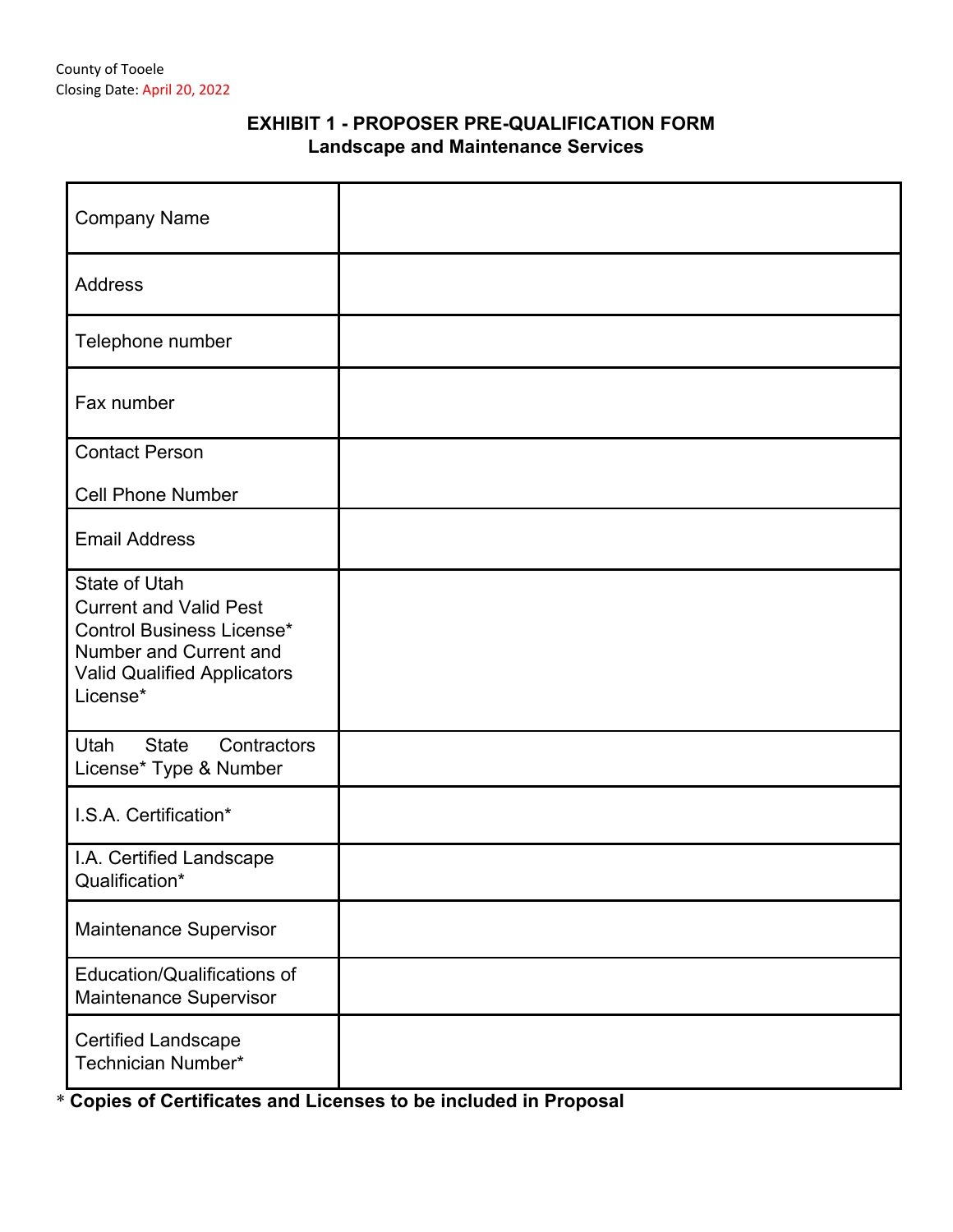County of Tooele Closing Date: April 20, 2022

#### **EXHIBIT 2 – COST PROPOSAL Landscape and Maintenance Services**

The County reserves the right to reject any or all offers, to waive any discrepancy or technicality and to split or make the award in any manner determined by the County to be most advantageous to the County. The County recognizes that prices are only one of several criteria to be used in judging an offer and the County is not legally bound to accept the lowest offer.

| <b>Various locations in unincorporated Tooele County</b> |                     |                                                                                          |                                       |
|----------------------------------------------------------|---------------------|------------------------------------------------------------------------------------------|---------------------------------------|
| <b>Improvement</b><br><b>Area</b>                        | <b>Size</b><br>(Ac) | <b>Maintenance Description</b>                                                           | <b>Estimated</b><br>service<br>charge |
| <b>Weed</b><br><b>Abatement</b>                          | $0 - 1$             | Entire property abated of weeds below 6 inches.                                          |                                       |
| Weed<br><b>Abatement</b>                                 | $1 - 5$             | A 30-foot border around property and any habitable structures.                           |                                       |
| Lot clean-up                                             | $0 - 1$             | Disposal of trash and debris items. Could include metal, wood, car parts,<br>tires, etc. |                                       |
| <b>Unmanicured</b><br>brush                              | $0 - 1$             | Removal and disposal of certain brush or dead trees.                                     |                                       |
| <b>Maintenance of</b><br>shrubs and<br>trees             | $0 - 1$             | Tree and shrub trimming in rights-of-way.                                                |                                       |
|                                                          |                     |                                                                                          |                                       |
|                                                          |                     |                                                                                          | \$                                    |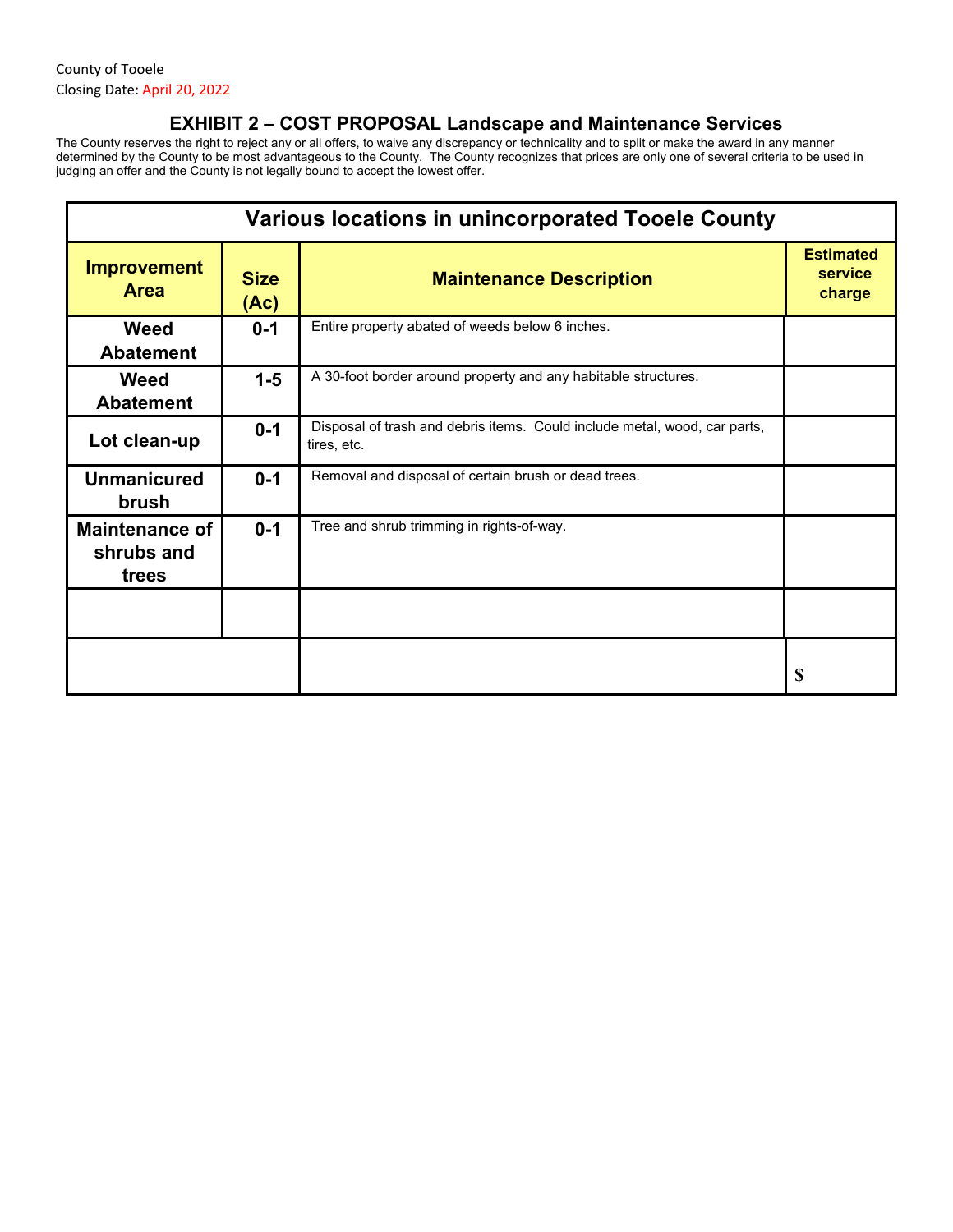#### **EXHIBIT 2 (CONTINUED) COST PROPOSAL- EXTRA WORK Landscape and Maintenance Services**

| <b>Various locations</b>                                                                                    |                                 |
|-------------------------------------------------------------------------------------------------------------|---------------------------------|
| <b>Description</b>                                                                                          | <b>Labor and Material Cost</b>  |
| Street Tree trimming in right of way up to 15' per each                                                     |                                 |
| Fallen Tree Removal from right of way per each                                                              |                                 |
| Vegetation control by hand or chemical in street right of<br>way including drainage ditches per linear foot |                                 |
| Vegetation mowing in street right of way including<br>drainage ditches per linear foot                      |                                 |
|                                                                                                             |                                 |
| <b>Description</b>                                                                                          | <b>Labor Cost per Hour or %</b> |
| Laborer                                                                                                     |                                 |
| <b>Foreman</b>                                                                                              |                                 |
| <b>Percent Markup for Materials</b>                                                                         |                                 |
| <b>Percent Markup for Subcontractors</b>                                                                    |                                 |
|                                                                                                             |                                 |
|                                                                                                             |                                 |
|                                                                                                             |                                 |
|                                                                                                             |                                 |
|                                                                                                             |                                 |
|                                                                                                             |                                 |
|                                                                                                             |                                 |
|                                                                                                             |                                 |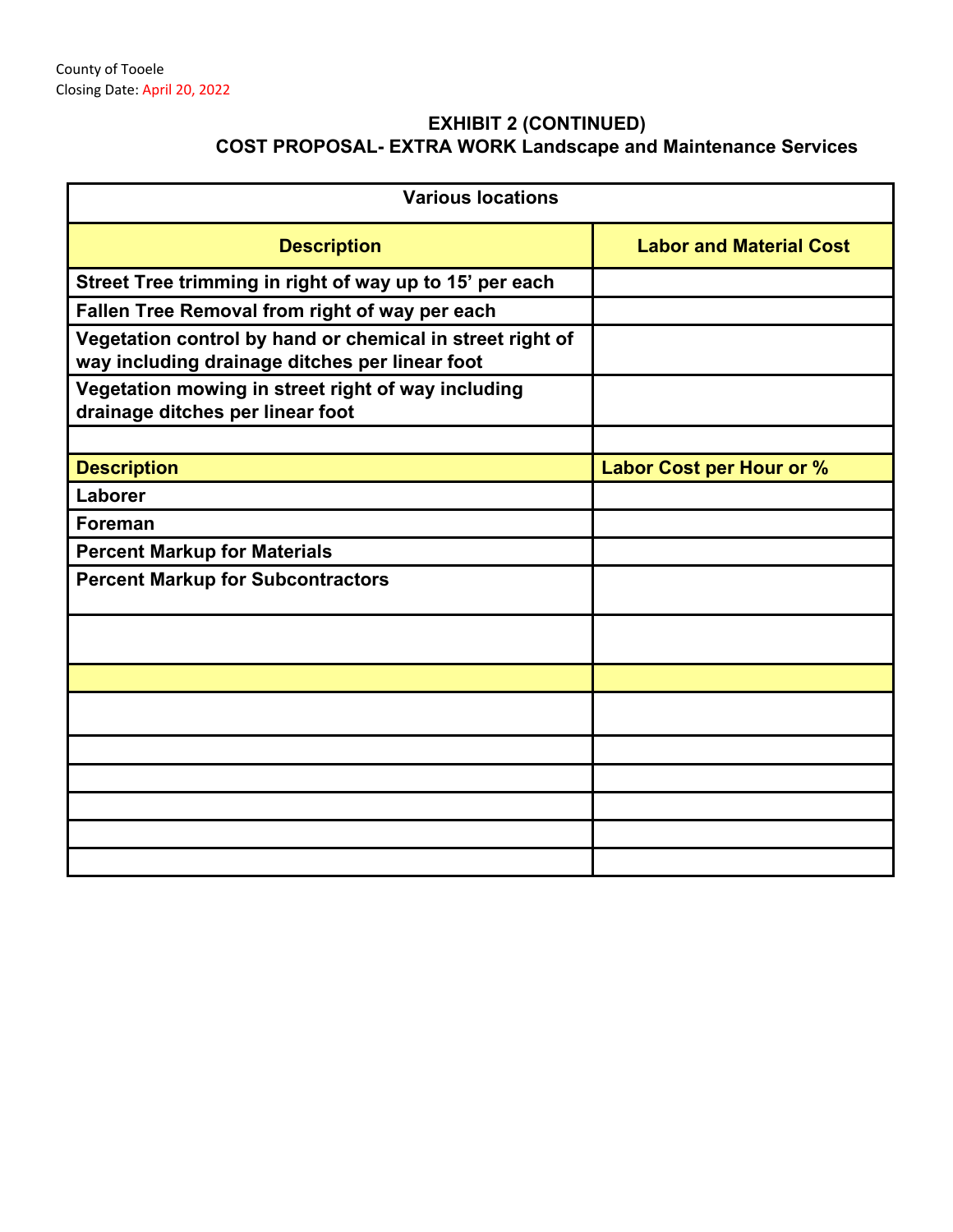#### **EXHIBIT 3 PROPOSER REFERENCES Landscape and Maintenance Services**

List three (3) recent work histories performed over the past two (2) years, of landscape maintenance work of similar character.

|                                                                  | <b>WORK HISTORY</b> |
|------------------------------------------------------------------|---------------------|
| <b>Name of Project</b>                                           |                     |
| <b>Project Location</b>                                          |                     |
| <b>Date of Service</b>                                           |                     |
| <b>Scope of Service</b>                                          |                     |
| <b>Project Owner Name</b>                                        |                     |
| <b>Contact Name and Telephone</b><br><b>Number</b>               |                     |
| FOR CURRENTLY MAINTAINED PROJECTS<br>PLEASE PROVIDE A PHOTOGRAPH |                     |

A SEPARATE SHEET IS TO BE PROVIDED FOR EACH REFERENCE **(make at least 2 more copies of this page before filling out!)**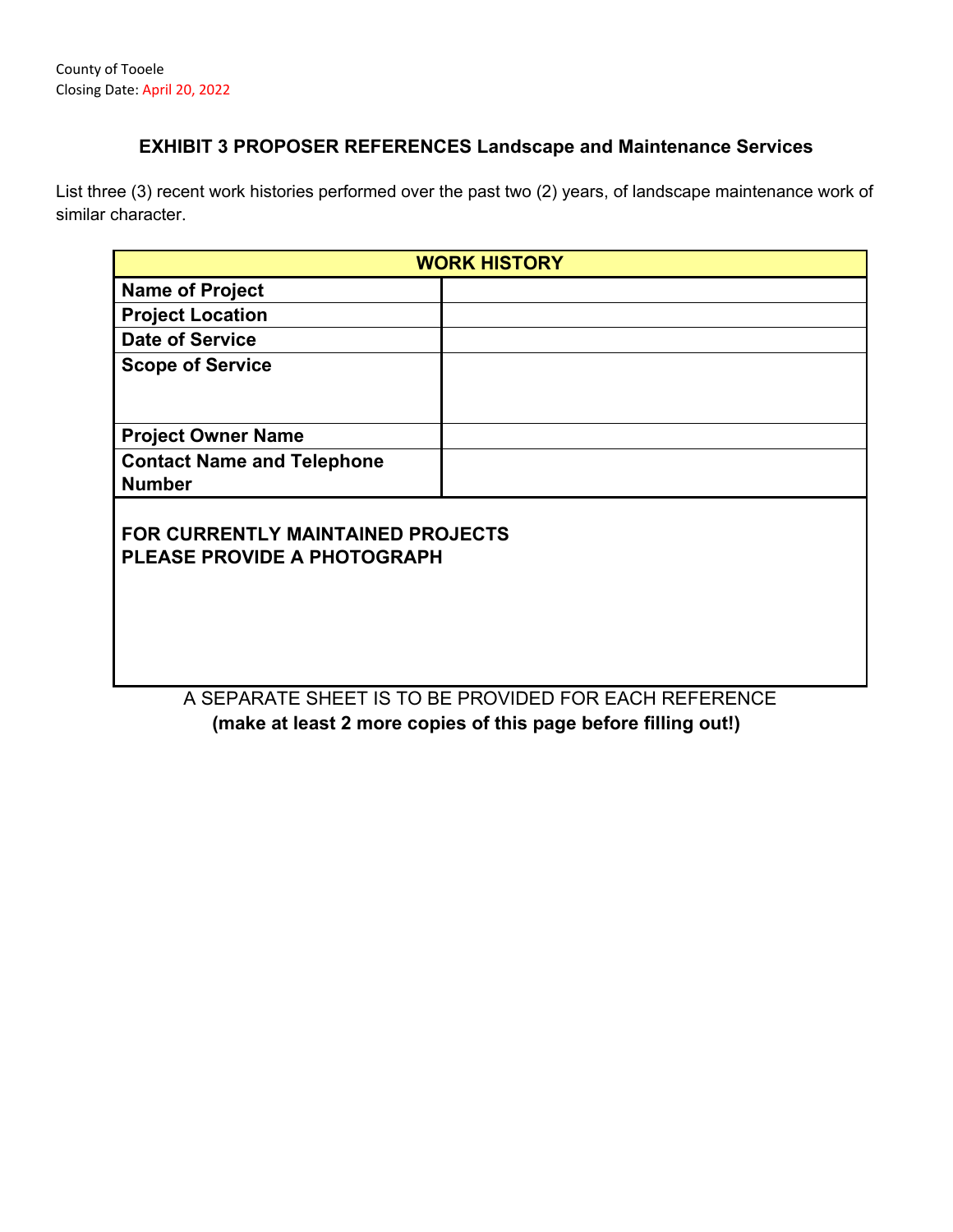### **EXHIBIT 4 LICENSING AND CERTIFICATION FACT SHEET Attach all licensing and certifications**